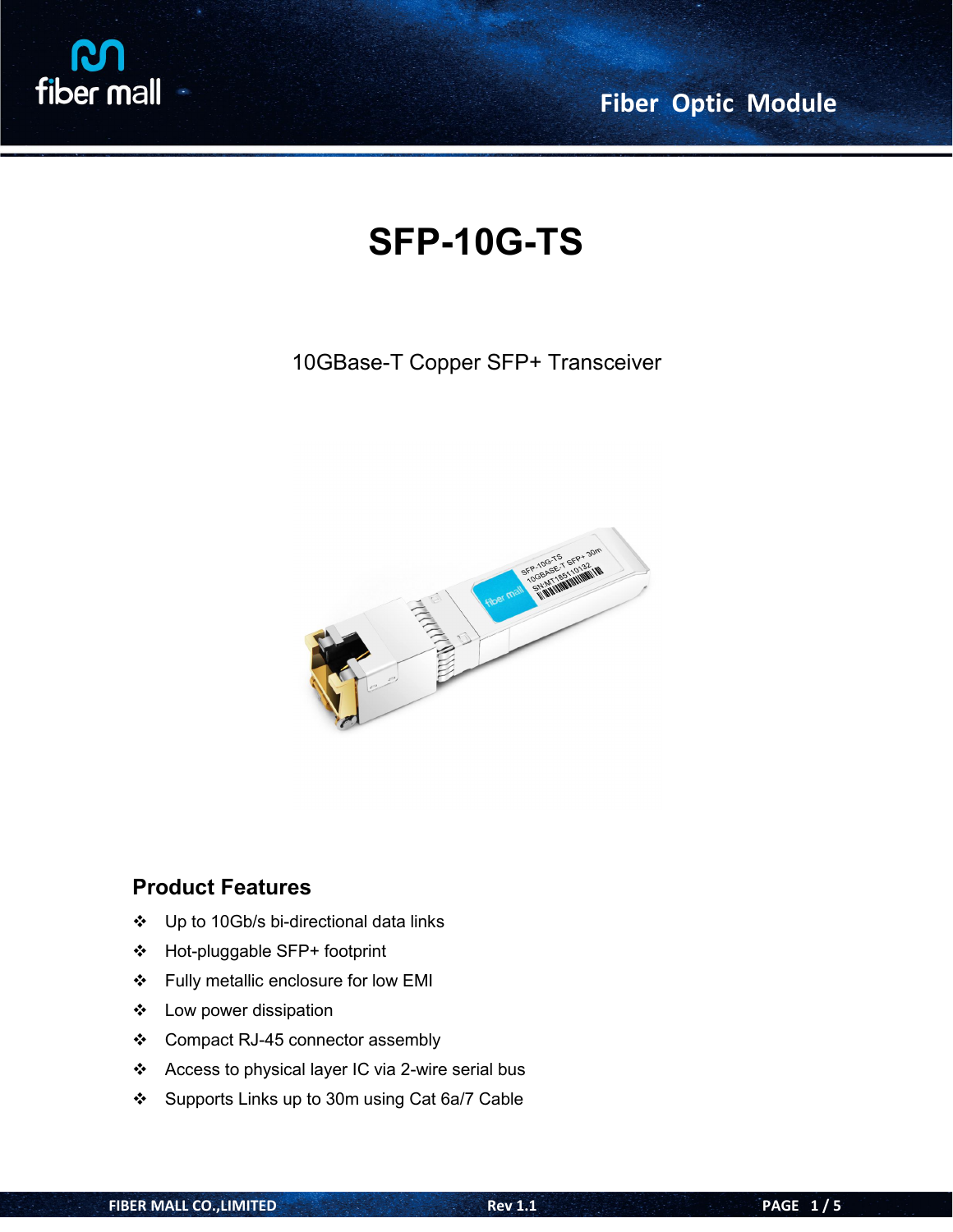



- RoHS Compliant
- Operating case temperature: 0℃ to 70℃

### **Applications**

❖ 10 Gigabit Ethernet over Cat 6a/7 cable

#### **Description**

SFP-10G-TS Copper Small Form Pluggable (SFP) transceivers are high performance, cost effective module compliant with the 10G Ethernet and 10GBASE-T standards as specified in IEEE 802.3az, which supporting 10Gbps data- rate up to 30 meters reach over unshielded twisted-pair category 6a/7 cables. The module provides standard serial ID information compliant with SFP+ MSA, which can be accessed with address of A0h via the 2wire serial EEPROM protocol. The physical IC can also be accessed via 2wire serial bus at address A0h.



#### **Pin Descriptions**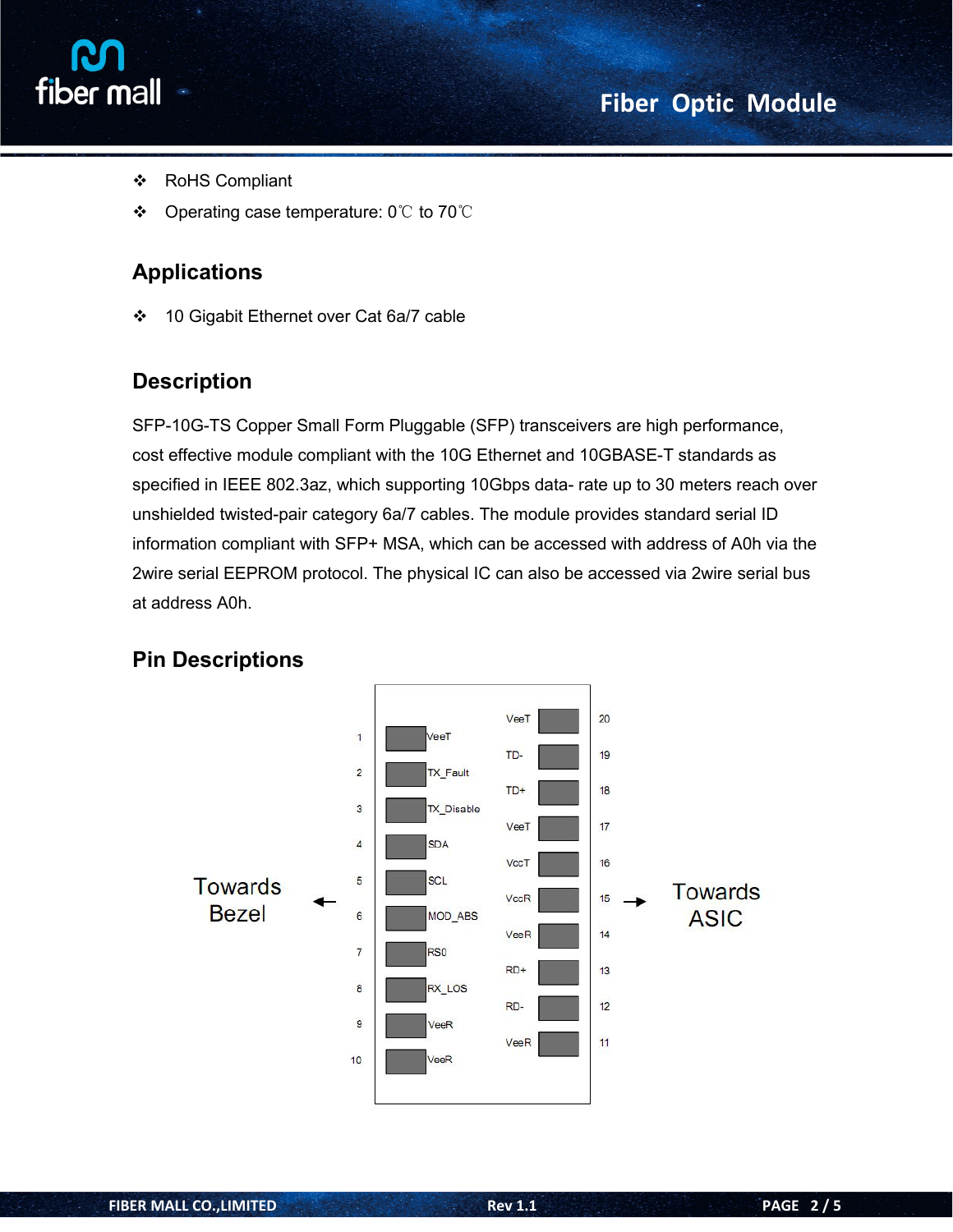| <b>Pin</b>     | <b>Signal Name</b>     | <b>Description</b>                           | Plug Seq.      | <b>Notes</b>  |
|----------------|------------------------|----------------------------------------------|----------------|---------------|
| 1              | V <sub>EET</sub>       | <b>Transmitter Ground</b>                    | 1              |               |
| $\overline{2}$ | <b>TX FAULT</b>        | <b>Transmitter Fault Indication</b>          | 3              | Not supported |
| 3              | <b>TX DISABLE</b>      | <b>Transmitter Disable</b>                   | 3              |               |
| $\overline{4}$ | <b>SDA</b>             | SDA Serial Data Signal                       | 3              |               |
| 5              | <b>SCL</b>             | <b>SCL Serial Clock Signal</b>               | 3              |               |
| 6              | MOD_ABS                | Module Absent. Grounded within the<br>module | 3              |               |
| $\overline{7}$ | RS <sub>0</sub>        | Not Connected                                | 3              |               |
| 8              | <b>LOS</b>             | Loss of Signal                               | 3              |               |
| 9              | <b>VEER</b>            | Receiver ground                              | 1              |               |
| 10             | <b>VEER</b>            | Receiver ground                              | $\mathbf{1}$   |               |
| 11             | <b>VEER</b>            | Receiver ground                              | $\mathbf{1}$   |               |
| 12             | RD-                    | Inv. Received Data Out                       | 3              |               |
| 13             | $RD+$                  | Received Data Out                            | 3              |               |
| 14             | VEER                   | Receiver ground                              | 1              |               |
| 15             | <b>V<sub>CCR</sub></b> | <b>Receiver Power Supply</b>                 | $\overline{2}$ |               |
| 16             | V <sub>CCT</sub>       | <b>Transmitter Power Supply</b>              | $\overline{2}$ |               |
| 17             | V <sub>EET</sub>       | <b>Transmitter Ground</b>                    | 1              |               |
| 18             | TD+                    | Transmit Data In                             | 3              |               |
| 19             | TD-                    | Inv. Transmit Data In                        | 3              |               |
| 20             | $V_{EET}$              | <b>Transmitter Ground</b>                    | 1              |               |

# **+3.3V Volt Electrical Power Interface**

The SFP-10G-TS has an input voltage range of +3.3V +/- 5%.

| Table 1. +3.3V Volt electrical power interface |  |
|------------------------------------------------|--|
|------------------------------------------------|--|

| <b>Parameter</b>      | <b>Symbol</b> | <b>Min</b> | <b>Typical</b> | <b>Max</b> | <b>Units</b> | <b>Notes/Conditions</b>                                                                 |
|-----------------------|---------------|------------|----------------|------------|--------------|-----------------------------------------------------------------------------------------|
| <b>Supply Current</b> | ls            |            | 700            | 750        | mA           | 2.5W max power over full range of<br>voltage and temperature.<br>See caution note below |
| Input Voltage         | Vcc           | 3.13       | 3.3            | 3.47       | V            | Referenced to GND                                                                       |
| Maximum Voltage       | Vmax          |            |                | 4          | V            |                                                                                         |
| Surge Current         | Isurge        |            |                | 30         | mA           | Hot plug above steady state current.<br>See caution note below                          |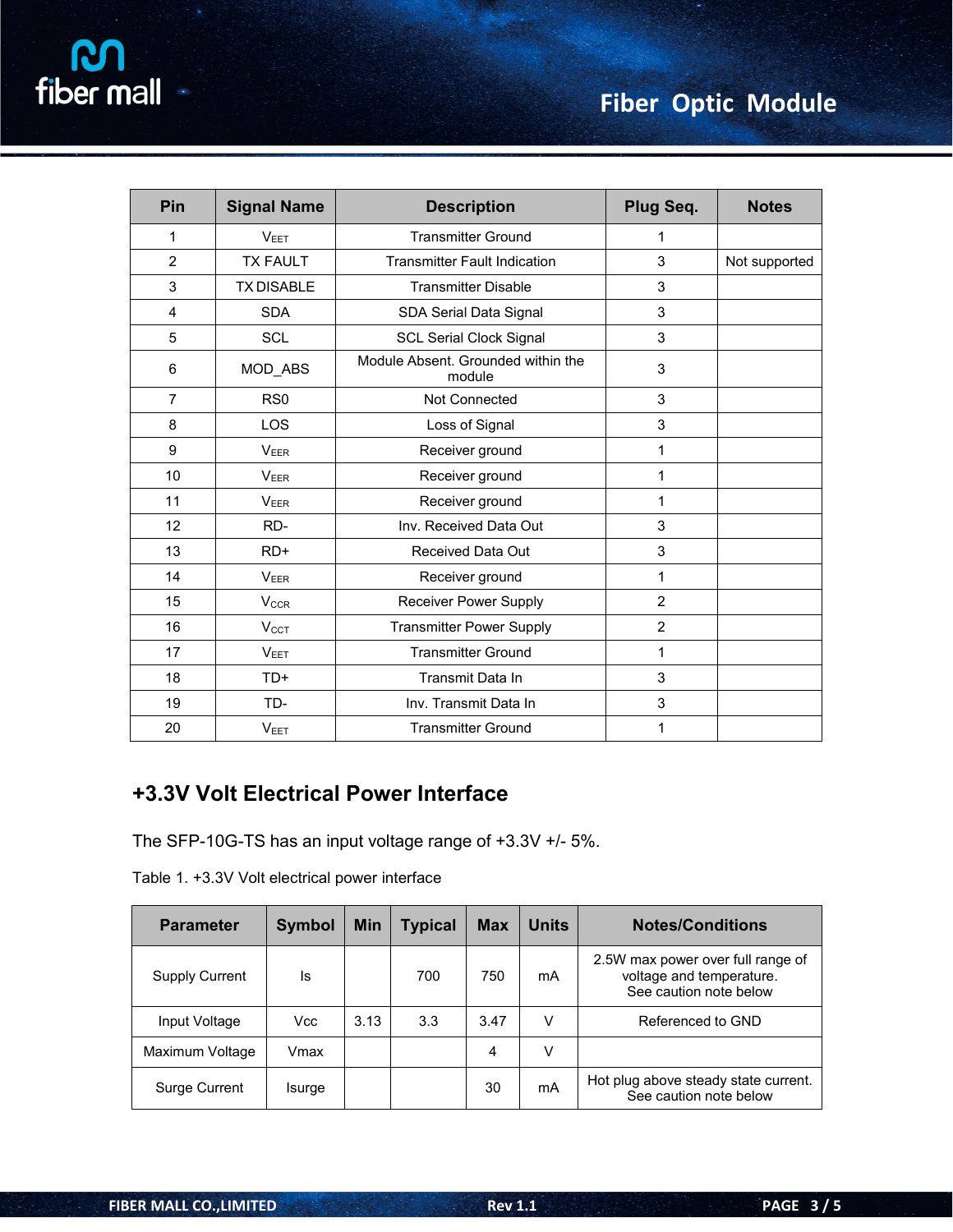



# **General Specifications**

Table 2. General specifications

| General          |               |            |            |            |              |                               |
|------------------|---------------|------------|------------|------------|--------------|-------------------------------|
| <b>Parameter</b> | <b>Symbol</b> | <b>Min</b> | <b>Typ</b> | <b>Max</b> | <b>Units</b> | <b>Notes/Conditions</b>       |
| Data Rate        | <b>BR</b>     |            | 10.3       |            | Gb/sec       | IEEE 802.3 compatible.        |
| Cable Length     |               |            |            | 30         | m            | Category 6a/7 UTP. BER <10-12 |

#### **Environmental Specifications**

Table 3. Environmental specifications

| <b>Environmental Specifications</b> |               |     |                |            |              |                         |  |
|-------------------------------------|---------------|-----|----------------|------------|--------------|-------------------------|--|
| <b>Parameter</b>                    | <b>Symbol</b> | Min | <b>Typical</b> | <b>Max</b> | <b>Units</b> | <b>Notes/Conditions</b> |  |
| <b>Operating Temperature</b>        | Top           | 0   |                | 70         | $^{\circ}$ C | Case temperature        |  |
| Storage Temperature                 | Tsto          | -40 |                | 85         | °C           | Ambient temperature     |  |